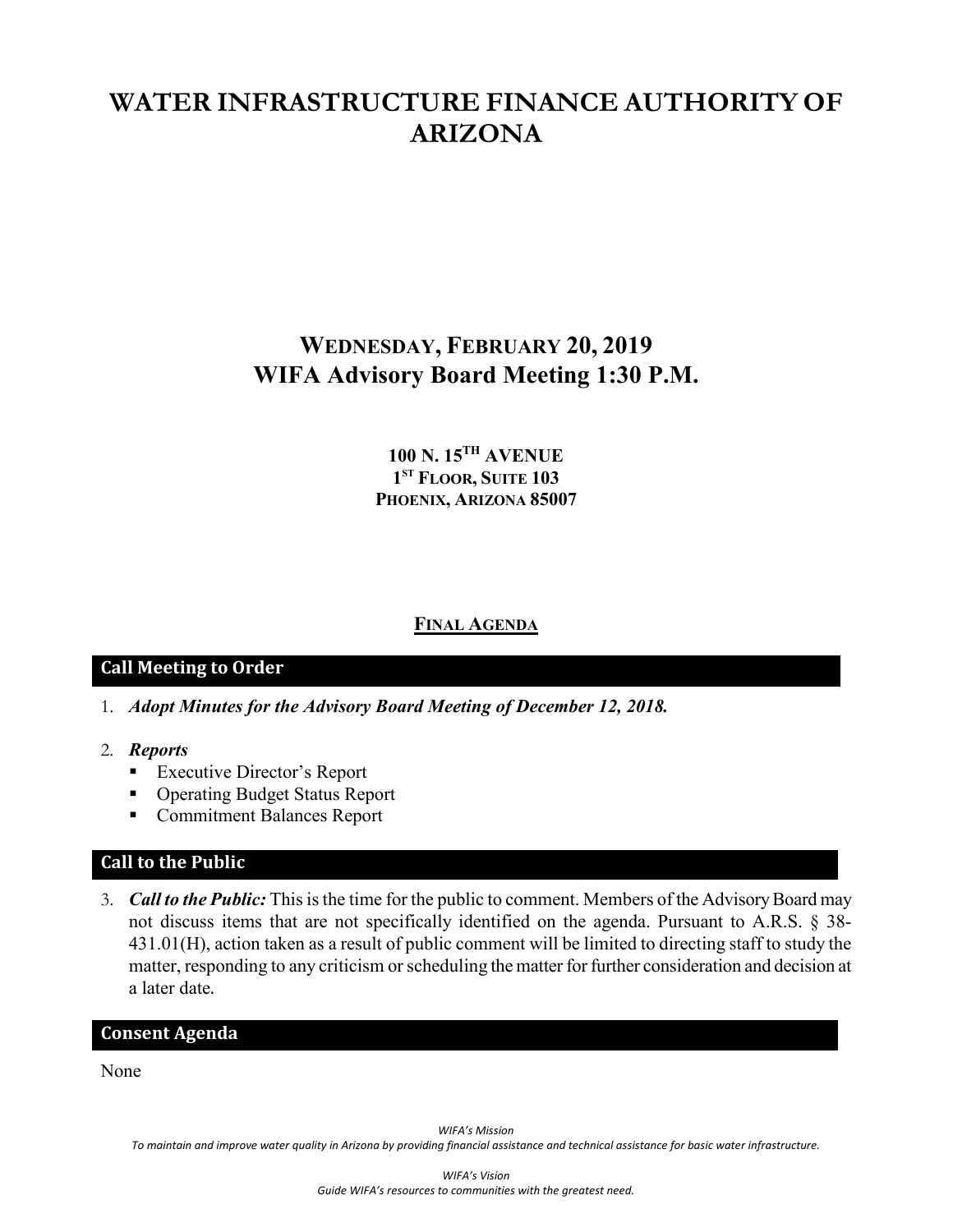### **New Agenda Items for Consideration and Action**

4. *Review, Discuss & Possible Action:* Recommend Adoption of the CWRF Financial Assistance Project Priority List Funding Cycle 2019: *Katie Phillips will lead the discussion*

Add:

• City of Peoria (CW 014-2019)

Fundable Range:

- City of Douglas (CW 011-2019)
- City of Peoria (CW 014-2019)
- 5. *Review, Discuss & Possible Action:* Recommend Adoption of the DWRF Financial Assistance Project Priority List Funding Cycle 2019: *Katie Phillips will lead the discussion*

Add:

- Tonto Village DWID (DW 028-2019)
- DS Water Company (DW 029-2019)
- Rim Trail DWID (DW 030-2019)
- Villa Grande DWID (DW 031-2019)

Changes:

• Mayer DWID (DW 027-2019) – MHI adjusted based on completed survey

Fundable Range:

- Tonto Village Water Company (DW 005-2019)
- Tonto Village DWID (DW 028-2019)
- 6. *Review, Discuss & Possible Action*: Recommend Approval of Loan Resolution 2019-015 and Due Diligence Summary CW 011-2019 – City of Douglas – CWRF – \$1,500,000 – *Richard Mendolia will lead the discussion*
- 7. *Review, Discuss & Possible Action*: Recommend Approval of Loan Resolution A2019-016 White Mountain Apache Housing Authority – Request to extend Loan Resolution 2018-011 – *Angie Valenzuela will lead the discussion*
- 8. *Review, Discuss & Possible Action*: Recommend Approval of Loan Resolution A2019-017 White Mountain Apache Housing Authority – Request to extend Loan Resolution 2018-012 – *Angie Valenzuela will lead the discussion*

## **Update, Discussion or Presentation**

- 9. *Presentation:* Annual Loan Portfolio Overview − *WIFA Financial Advisor Bill Davis will lead the discussion*
- 10. *Review & Discuss:* House Bill 2464*− Sara Konrad and Trish Incognito will lead the discussion*

*To maintain and improve water quality in Arizona by providing financial assistance and technical assistance for basic water infrastructure.*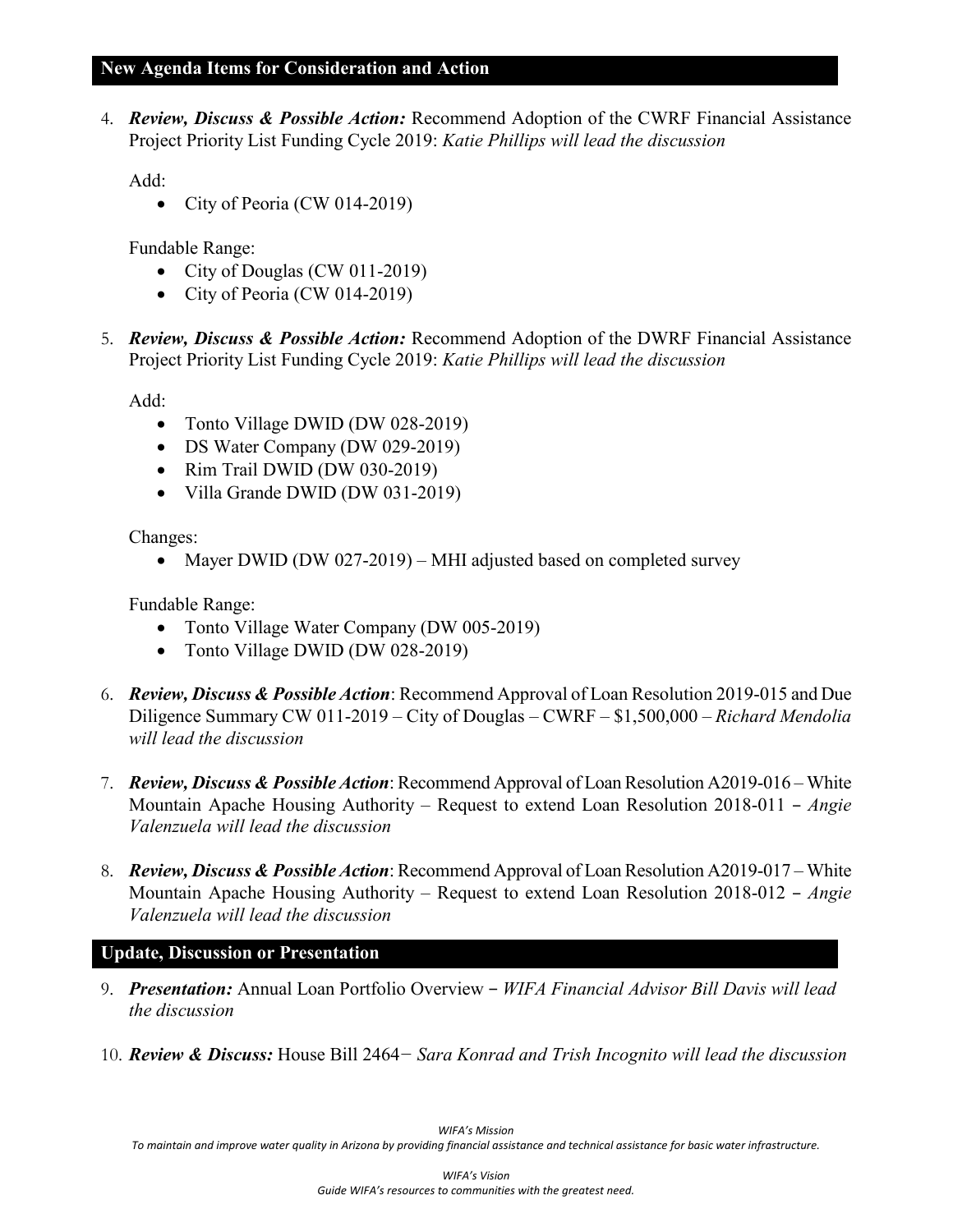#### **Meeting Conclusion & Adjournment**

11. New Business/Issues:

 Next Advisory Board Meeting Date – Wednesday, April 17, 2019 at 1:30PM in Phoenix, Arizona

#### **Notes on Proceedings**

WIFA is committed to complying with the Americans with Disabilities Act. Persons with a disability may request a reasonable accommodation, such as a sign language interpreter, by contacting WIFA at (602) 364-1310. Requests should be made as early as possible to allow time to arrange the accommodation.

The agenda for the meeting is subject to change up to 24 hours before the meeting. At its discretion, the Authority may consider and act upon any agenda item out of order. One or more Board members may participate via teleconference.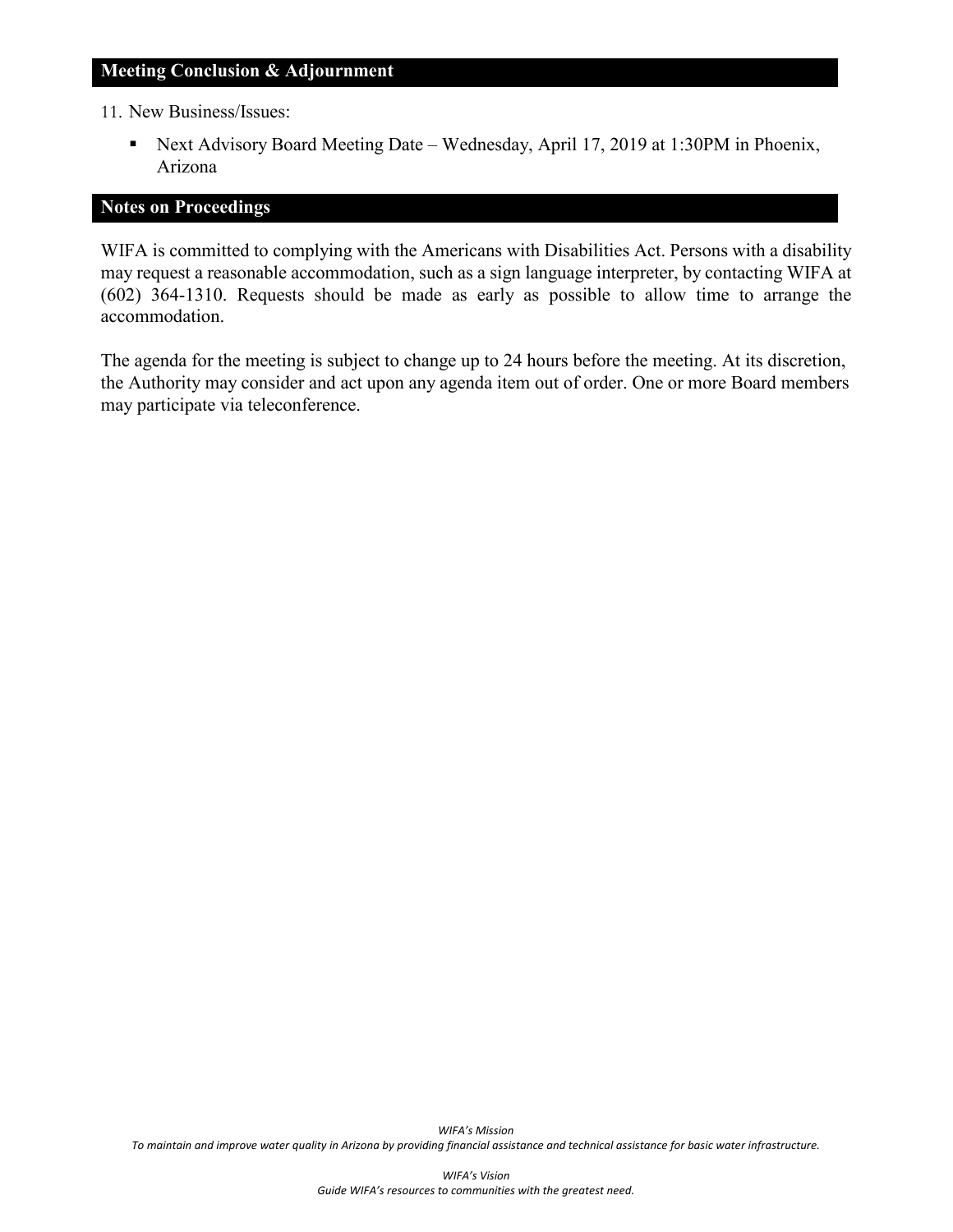# **Arizona's Clean Water Revolving Fund** Project Priority List 2019 Funding Cycle

February 2019

| <b>PPL</b><br>Rank | <b>Applicant</b>              | Population | County  | <b>Project Name</b>        | <b>Description</b>                                                     | Project<br><b>Number</b> | <b>Amount Requested /</b><br><b>Probable Green</b><br><b>Amount</b> | Subsidy |
|--------------------|-------------------------------|------------|---------|----------------------------|------------------------------------------------------------------------|--------------------------|---------------------------------------------------------------------|---------|
|                    |                               |            |         |                            | Wastewater is currently being disposed into                            |                          |                                                                     |         |
|                    |                               |            |         |                            | septic systems and cesspools that has caused                           |                          |                                                                     |         |
|                    |                               |            |         |                            | the introduction of raw wastewater into the                            |                          |                                                                     |         |
|                    | Tri-city                      |            |         |                            | environment. Proposed project would                                    |                          |                                                                     |         |
|                    | Regional                      |            |         |                            | Tri-City Regional Sanitary benefit the area and residents by disposing |                          |                                                                     |         |
| 1                  | Sanitary District             | 5,700      | Gila    | <b>District</b>            | and treating wastewater in a central facility.   002 2019              |                          | \$12,000,000.00                                                     | 70%     |
|                    |                               |            |         |                            | The City currently manually reads 5,589                                |                          |                                                                     |         |
|                    |                               |            |         |                            | meters in the City every month utilizing                               |                          |                                                                     |         |
|                    |                               |            |         |                            | about 4 water technicians for a total of 7-10                          |                          |                                                                     |         |
|                    |                               |            |         |                            | days out of the month. The City wishes to                              |                          |                                                                     |         |
|                    |                               |            |         |                            | implement an automated meter reading                                   |                          |                                                                     |         |
|                    |                               |            |         |                            | solution or AMI that automatically sends                               |                          |                                                                     |         |
|                    | $\vert^{1,3}$ Douglas, City   |            |         | <b>Automated Meter</b>     | radio signals every hour to collectors                                 |                          | \$1,500,000.00 /                                                    |         |
| 2                  | lof                           | 18,000     | Cochise | Infrastructure (AMI)       | strategically placed throughout the City.                              | 011 2019                 | \$1,500,000.00                                                      | 0.8     |
|                    |                               |            |         |                            | The project proposes to capture 130.5                                  |                          |                                                                     |         |
|                    |                               |            |         |                            | million gallons of Class A+ reclaimed water                            |                          |                                                                     |         |
|                    |                               |            |         | <b>Reclaimed Water</b>     | that is currently not being utilized. The                              |                          |                                                                     |         |
|                    |                               |            |         | Pipeline Project -         | reclaimed water will replace potable water                             |                          |                                                                     |         |
|                    | <sup>1, 3</sup> Safford, City |            |         | <b>Graham County</b>       | used at city properties and recreational                               |                          | \$3,500,000.00 /                                                    |         |
| 3                  | lof                           | 9,566      | Graham  | Fairgrounds                | facilities for outdoor water use.                                      | 005 2019                 | \$3,500,000.00                                                      | 85%     |
|                    |                               |            |         |                            | The main sewer line needs to be realigned                              |                          |                                                                     |         |
|                    |                               |            |         |                            | away from residential areas in addition to                             |                          |                                                                     |         |
|                    |                               |            |         |                            | replacing other systems are past their useful                          |                          |                                                                     |         |
|                    |                               |            |         | <b>Winslow Waste Water</b> | life. Replacement of the equipment will                                |                          |                                                                     |         |
|                    | $1,3,4$ Winslow,              |            |         | <b>Treatment Upgrades</b>  | performance<br>while<br>improve<br>reducing                            |                          | \$5,100,000.00 /                                                    |         |
| 4                  | City of                       | 9,655      | Navajo  | FY19                       | maintenance.                                                           | 007 2019                 | \$575,000.00                                                        | 80%     |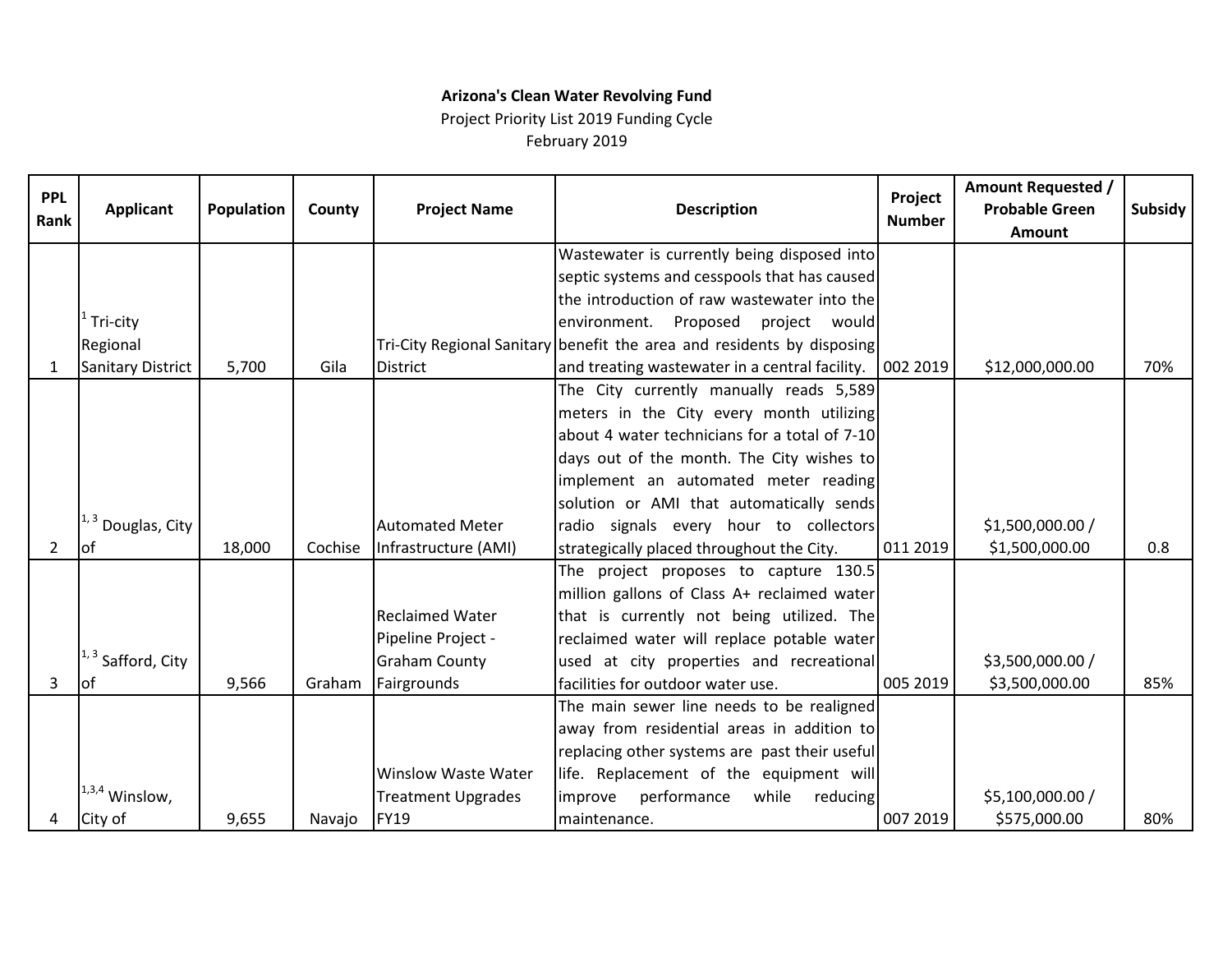| <b>PPL</b> | Applicant       | <b>Population</b> | County | <b>Project Name</b>   | <b>Description</b>                                | Project       | <b>Amount Requested /</b><br><b>Probable Green</b> | <b>Subsidy</b> |
|------------|-----------------|-------------------|--------|-----------------------|---------------------------------------------------|---------------|----------------------------------------------------|----------------|
| Rank       |                 |                   |        |                       |                                                   | <b>Number</b> | <b>Amount</b>                                      |                |
|            |                 |                   |        |                       | KVID's WWTP has only a single, aging              |               |                                                    |                |
|            |                 |                   |        |                       | secondary clarifier. It is not possible to take   |               |                                                    |                |
|            |                 |                   |        |                       | it offline to refurbish or replace it. KVID       |               |                                                    |                |
|            |                 |                   |        |                       | would construct a new clarifier to run in         |               |                                                    |                |
|            |                 |                   |        |                       | parallel with the existing clarifier. It would be |               |                                                    |                |
|            |                 |                   |        |                       | located in the area currently used for sludge     |               |                                                    |                |
|            | Kachina Village |                   |        |                       | storage and processing. KVID would also           |               |                                                    |                |
|            | Improvement     |                   |        | Second Clarifier      | construct a new aerobic sludge digester for       |               |                                                    |                |
|            | District        | 2,800             |        | Coconino Installation | sludge storage.                                   | 009 2019      | \$807,000.00                                       | 85%            |
|            |                 |                   |        |                       | The city is proposing storm water drainage        |               |                                                    |                |
|            |                 |                   |        |                       | control improvements between Hatfield             |               |                                                    |                |
|            |                 |                   |        |                       | Road and Pinnacle Peak Road and 67th              |               |                                                    |                |
|            |                 |                   |        |                       | Avenue and the New River. This project will       |               |                                                    |                |
|            |                 |                   |        |                       | complement<br>the<br>future<br>regional           |               |                                                    |                |
|            |                 |                   |        |                       | infrastructure by dissipating flow energies       |               |                                                    |                |
|            |                 |                   |        | Section 12            | and improve downstream water quality by           |               |                                                    |                |
|            |                 |                   |        | Neighborhood Drainage | allowing settlement of flow sediments and         |               |                                                    |                |
| 6          | Peoria, City of | 168,174           |        | Maricopa Improvements | pollutants in storage basins.                     | 014 2019      | \$6,288,130.00                                     | 90%            |
| Total:     |                 |                   |        |                       |                                                   |               | \$29,195,130.00                                    |                |

**Legend:**

<sup>1</sup> *Eligible for disadvantaged community designation*

<sup>2</sup> *New project on PPL*

<sup>3</sup> *Eligible for Green Project Reserve*

<sup>4</sup> *Board approved; subsidy locked in at time of board resolution*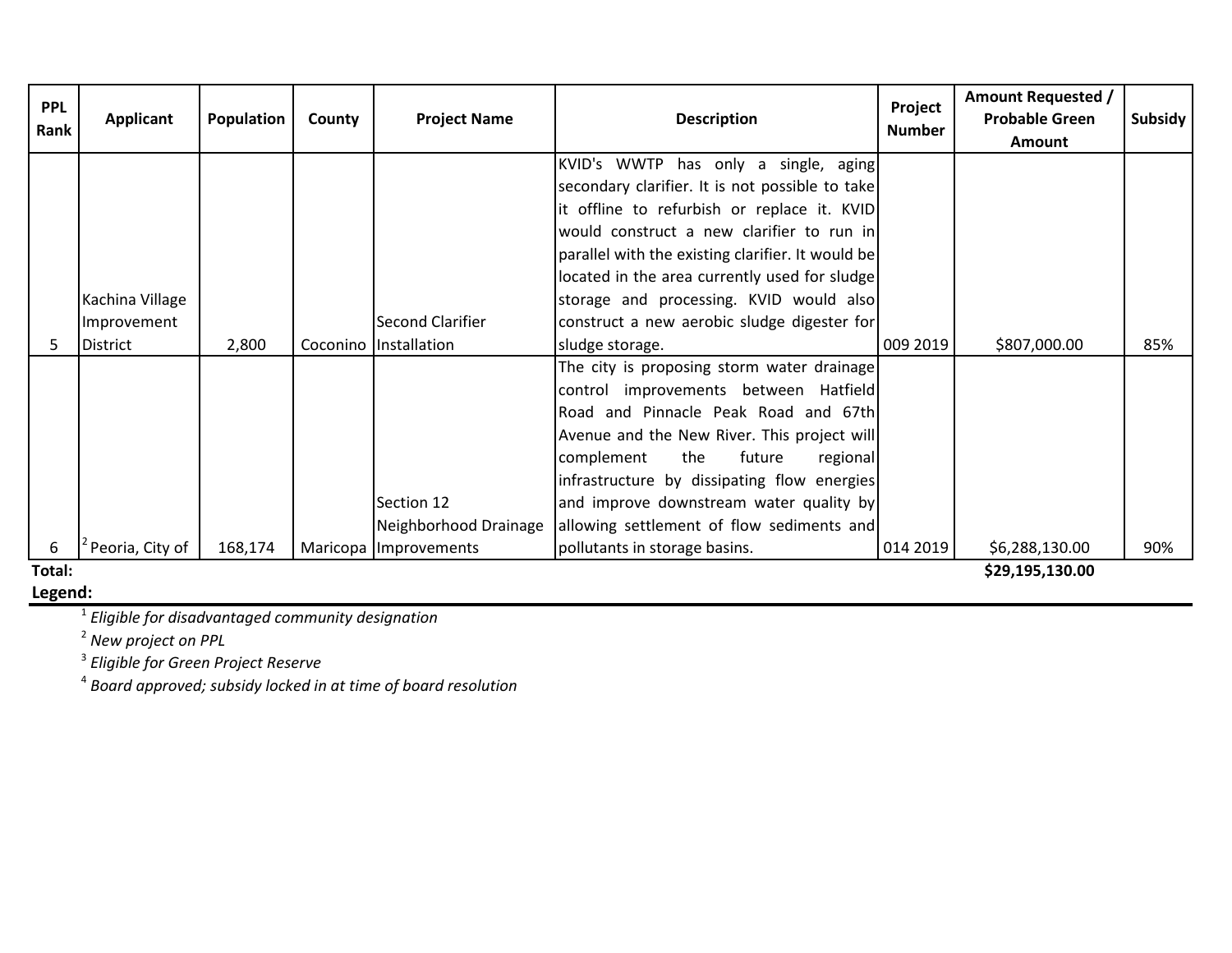### **Arizona's Clean Water Revolving Fund**

2019 Funding Cycle - Fundable Range February 2019

| <b>Fundable</b> |            |                  |                   |               |                                      |               |                 |         |
|-----------------|------------|------------------|-------------------|---------------|--------------------------------------|---------------|-----------------|---------|
| Range           | <b>PPL</b> |                  |                   |               |                                      | Project       | <b>Amount</b>   |         |
| Rank            |            | Rank Applicant   | <b>Population</b> | <b>County</b> | <b>Project Name</b>                  | <b>Number</b> | Requested       | Subsidy |
|                 |            |                  |                   |               |                                      |               |                 |         |
|                 |            | Douglas, City of | 18,000            | Cochise       | Automated Meter Infrastructure (AMI) | 011 2019      | \$1,500,000.00  | 80%     |
|                 |            |                  |                   |               | Winslow Waste Water Treatment        |               |                 |         |
|                 | 4          | Winslow, City of | 9,655             | Navajo        | Upgrades FY19                        | 007 2019      | \$5,100,000.00  | 80%     |
|                 |            |                  |                   |               | Section 12 Neighborhood Drainage     |               |                 |         |
| 3               | b          | Peoria, City of  | 168,174           | Maricopa      | <i>Improvements</i>                  | 014 2019      | \$6,288,130.00  | 90%     |
| Total:          |            |                  |                   |               |                                      |               | \$12,888,130.00 |         |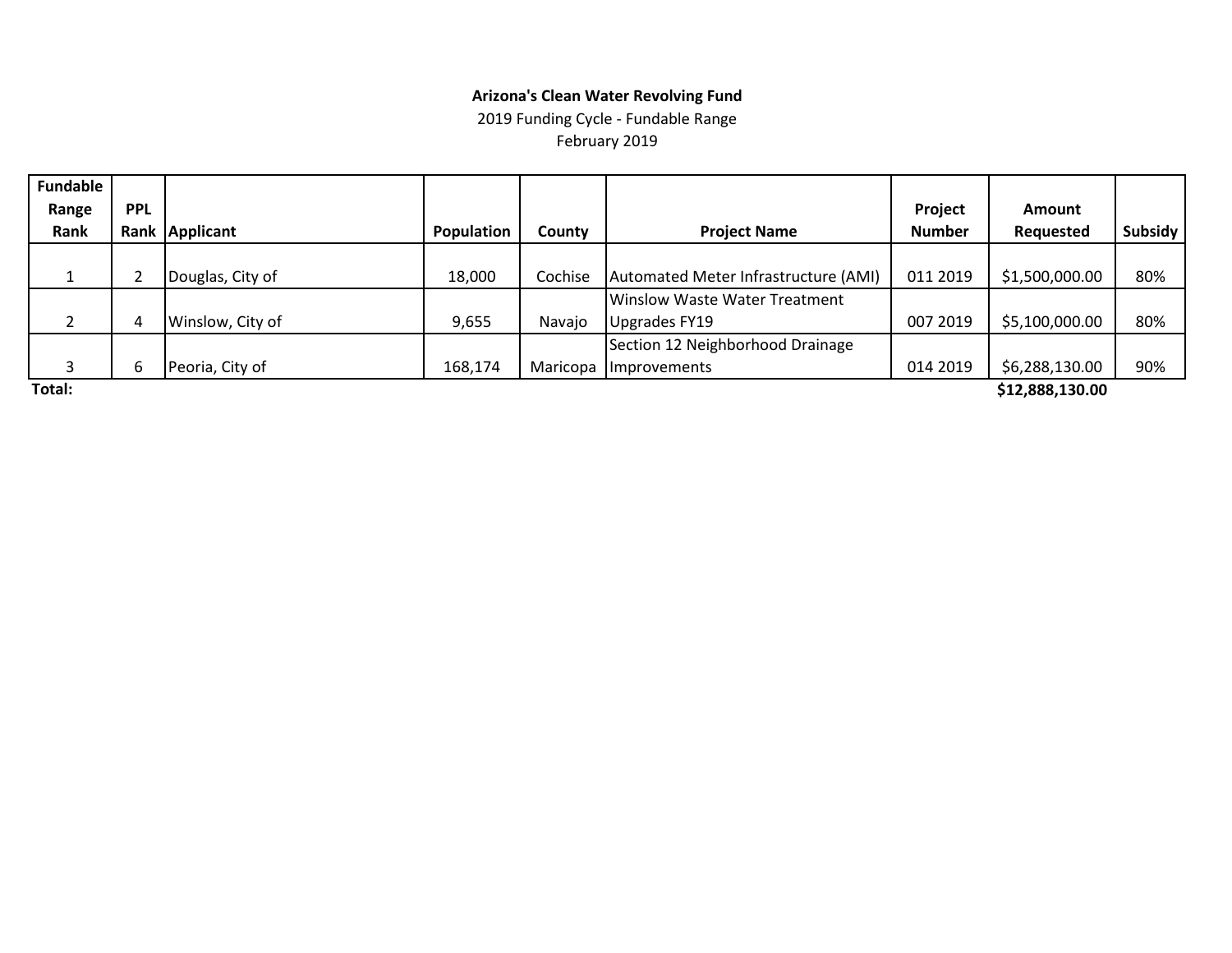# **Arizona's Drinking Water Revolving Fund**

Project Priority List 2019 Funding Cycle February 2019

| <b>PPL</b><br>Rank | <b>Applicant</b>            | <b>Population</b> | County  | <b>Project Name</b>         | <b>Description</b>                              | Project<br><b>Number</b> | <b>Amount Requested /</b><br><b>Probable Green</b> | <b>Subsidy</b> |
|--------------------|-----------------------------|-------------------|---------|-----------------------------|-------------------------------------------------|--------------------------|----------------------------------------------------|----------------|
|                    | $\sqrt{1,2}$ Villa Grande   |                   |         |                             | System has been exceeding the MCL for           |                          |                                                    |                |
|                    | Domestic Water              |                   |         |                             | Nitrate. This project proposes to install a     |                          |                                                    |                |
|                    | Improvement                 |                   |         | <b>Nitrate Treatment</b>    | treatment system to remove the Nitrate          |                          |                                                    |                |
| 1                  | <b>District</b>             | 300               | Pinal   | System                      | from Well #2.                                   | 031 2019                 | \$260,000.00                                       | 70%            |
|                    |                             |                   |         |                             | The system has several infrastructure           |                          |                                                    |                |
|                    |                             |                   |         |                             | installments that are at or have exceeded       |                          |                                                    |                |
|                    |                             |                   |         |                             | useful life and need to be replaced.            |                          |                                                    |                |
|                    |                             |                   |         |                             | Additionally, the owner proposes to update      |                          | \$1,454,520.00 /                                   |                |
|                    | <sup>1,3</sup> Arroyo Water |                   |         | Arroyo WC Storage &         | the storage tank (identified in a recent        |                          |                                                    |                |
| 2                  | Company                     | 350               | Gila    | <b>Pumping Improvements</b> | sanitary survey by ADEQ).                       | 024 2019                 | \$47,250.00                                        | 75%            |
|                    |                             |                   |         |                             | Company is currently drawing from an            |                          |                                                    |                |
|                    |                             |                   |         |                             | existing WIFA loan to complete various          |                          |                                                    |                |
|                    |                             |                   |         |                             | improvements, including a new water             |                          |                                                    |                |
|                    |                             |                   |         |                             | supply. Company desires to develop a new        |                          |                                                    |                |
|                    |                             |                   |         |                             | well (Well No. 7) and related improvements      |                          |                                                    |                |
|                    |                             |                   |         |                             | to allow the Company to meet customer           |                          |                                                    |                |
|                    |                             |                   |         |                             | demands during times of peak demand.            |                          |                                                    |                |
|                    |                             |                   |         |                             | Company estimates that \$237,380 is             |                          |                                                    |                |
|                    |                             |                   |         |                             | available from loan 920284-18 for the Well      |                          |                                                    |                |
|                    | Cordes Lakes                |                   |         |                             | No. 7 project, leaving a shortfall of \$330,120 |                          |                                                    |                |
| 3                  | Water Co.                   | 2,650             | Yavapai | Cordes Lakes Well No. 7     | to be funded with this loan request.            | 025 2019                 | \$330,120.00                                       | 75%            |
|                    |                             |                   |         |                             | ADEQ has issued the Town a Consent Order        |                          |                                                    |                |
|                    |                             |                   |         |                             | of<br>ongoing<br>high<br>levels<br>Total<br>for |                          |                                                    |                |
|                    |                             |                   |         |                             | Trihalomethanes<br>(TTHM).<br>The<br>Town       |                          |                                                    |                |
|                    |                             |                   |         |                             | problem<br>proposes to solve the<br>by          |                          |                                                    |                |
|                    |                             |                   |         |                             | abandoning the 24-inch<br>pipeline<br>and       |                          |                                                    |                |
|                    | Wellton, Town               |                   |         | Public Water System         | replacing it with an 8-inch line and looping    |                          |                                                    |                |
| 4                  | lof                         | 2,882             | Yuma    | Improvements                | across the Interstate.                          | 017 2019                 | \$400,000.00                                       | 85%            |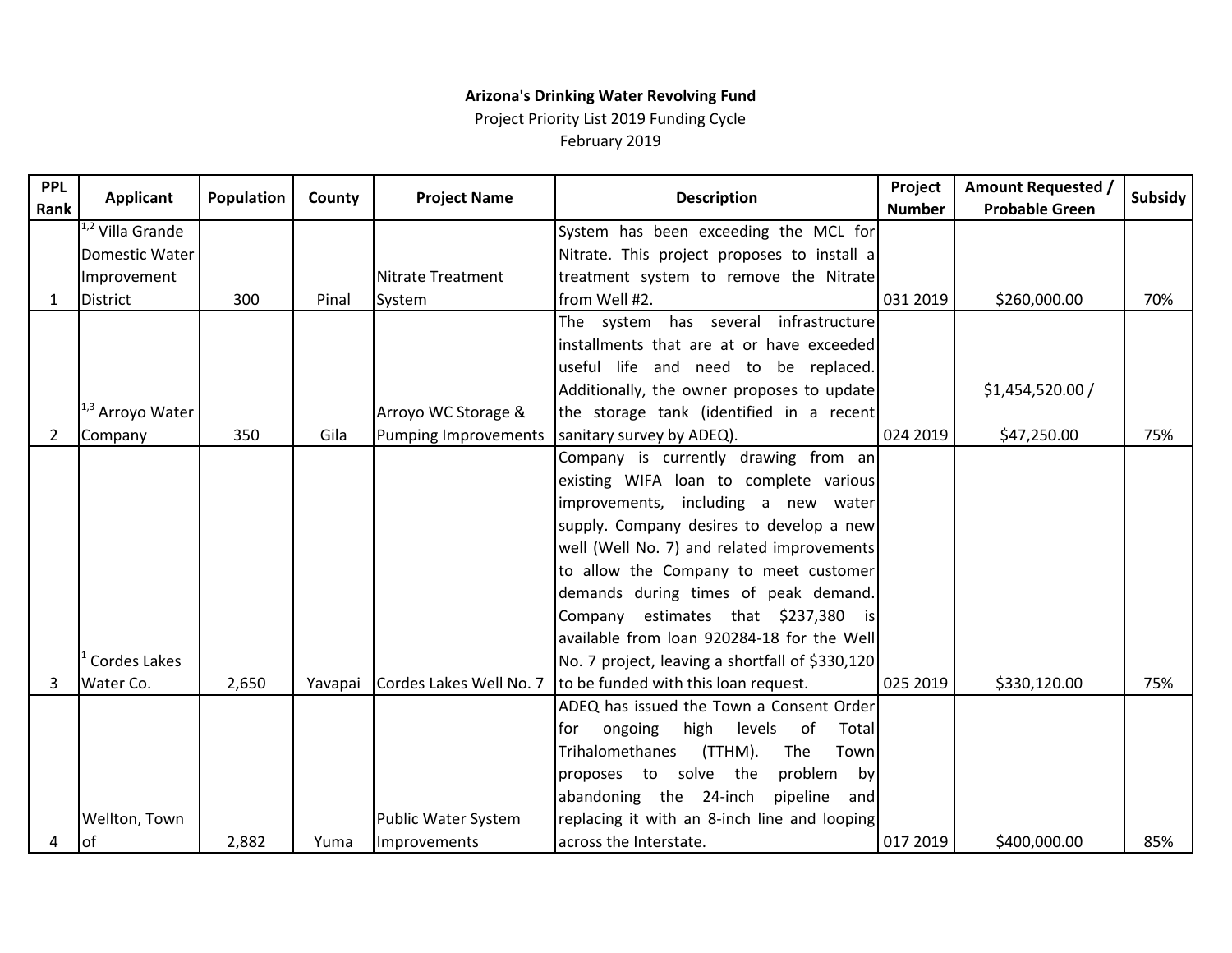| <b>PPL</b><br>Rank | <b>Applicant</b>              | <b>Population</b> | County   | <b>Project Name</b>         | <b>Description</b>                                  | Project<br><b>Number</b> | Amount Requested /<br><b>Probable Green</b> | Subsidy |
|--------------------|-------------------------------|-------------------|----------|-----------------------------|-----------------------------------------------------|--------------------------|---------------------------------------------|---------|
|                    | Lyn-Lee Water                 |                   |          |                             | The system is in need of water storage and          |                          |                                             |         |
| 5                  | Company                       | 90                | Pima     | <b>Water Storage</b>        | electrical updates to comply with ADEQ.             | 004 2019                 | \$40,000.00                                 | 85%     |
|                    |                               |                   |          |                             | Marana Water has confirmed the presence             |                          |                                             |         |
|                    |                               |                   |          |                             | of the unregulated compounds 1,4-dioxane,           |                          |                                             |         |
|                    |                               |                   |          |                             | PFOA, and PFOS in groundwater that is the           |                          |                                             |         |
|                    |                               |                   |          |                             | potable source for two of its seven systems.        |                          |                                             |         |
|                    |                               |                   |          |                             | The concentrations are above current                |                          |                                             |         |
|                    |                               |                   |          |                             | lifetime health advisories established by the       |                          |                                             |         |
|                    |                               |                   |          |                             | EPA. The Town is seeking funding to design          |                          |                                             |         |
|                    |                               |                   |          | Picture Rocks Water         | and construct an ion exchange system for            |                          |                                             |         |
|                    |                               |                   |          | <b>Treatment Campus and</b> | PFAS removal plus LPHO UV-hydrogen                  |                          |                                             |         |
|                    | Marana, Town                  |                   |          | Airline/Lambert Water       | peroxide AOP for 1,4-dioxane removal with           |                          |                                             |         |
| 6                  | lof                           | 7,560             | Pima     | <b>Treatment Campus</b>     | GAC for peroxide quenching.                         | 021 2019                 | \$15,000,000.00                             | 85%     |
|                    |                               |                   |          |                             | The City needs to replace eight miles of 70         |                          |                                             |         |
|                    |                               |                   |          |                             | year old pipeline with a dual line to separate      |                          |                                             |         |
|                    |                               |                   |          |                             | raw lake water from the well water to               |                          |                                             |         |
|                    |                               |                   |          |                             | greatly reduce water loss and increase              |                          |                                             |         |
|                    |                               |                   |          | Dogtown Transmission        | treatment efficiency. This application is for       |                          |                                             |         |
|                    | <sup>1,4</sup> Williams, City |                   |          | Lines Replacement           | the design of this new transmission line(s)         |                          |                                             |         |
| 7                  | lof                           | 3,256             | Coconino | Design                      | and the USFS environmental review process. 010 2019 |                          | \$2,500,000.00                              | 80%     |
|                    |                               |                   |          |                             | The system is aging and facing serious              |                          |                                             |         |
|                    |                               |                   |          |                             | infrastructure deficiencies. This loan will         |                          |                                             |         |
|                    |                               |                   |          |                             | address the following: relocate and upgrade         |                          |                                             |         |
|                    | Mayer                         |                   |          |                             | water mainlines; install 4-5 new storage            |                          |                                             |         |
|                    | Domestic Water                |                   |          |                             | tanks; upgrade the booster stations; replace        |                          |                                             |         |
|                    | Improvement                   |                   |          | Mayer DWID                  | 700 meters; and construct an arsenic                |                          |                                             |         |
| 8                  | <b>District</b>               | 1,400             | Yavapai  | <b>Improvement Projects</b> | blending station.                                   | 027 2019                 | \$5,000,000.00                              | 75%     |
|                    | <b>Tonto Village</b>          |                   |          |                             | Project will replace old service lines and          |                          |                                             |         |
|                    | Water                         |                   |          |                             | meters.                                             |                          |                                             |         |
| 9                  | Company, Inc.                 | 185               | Gila     | System Improvements         |                                                     | 005 2019                 | \$618,377.00                                | 80%     |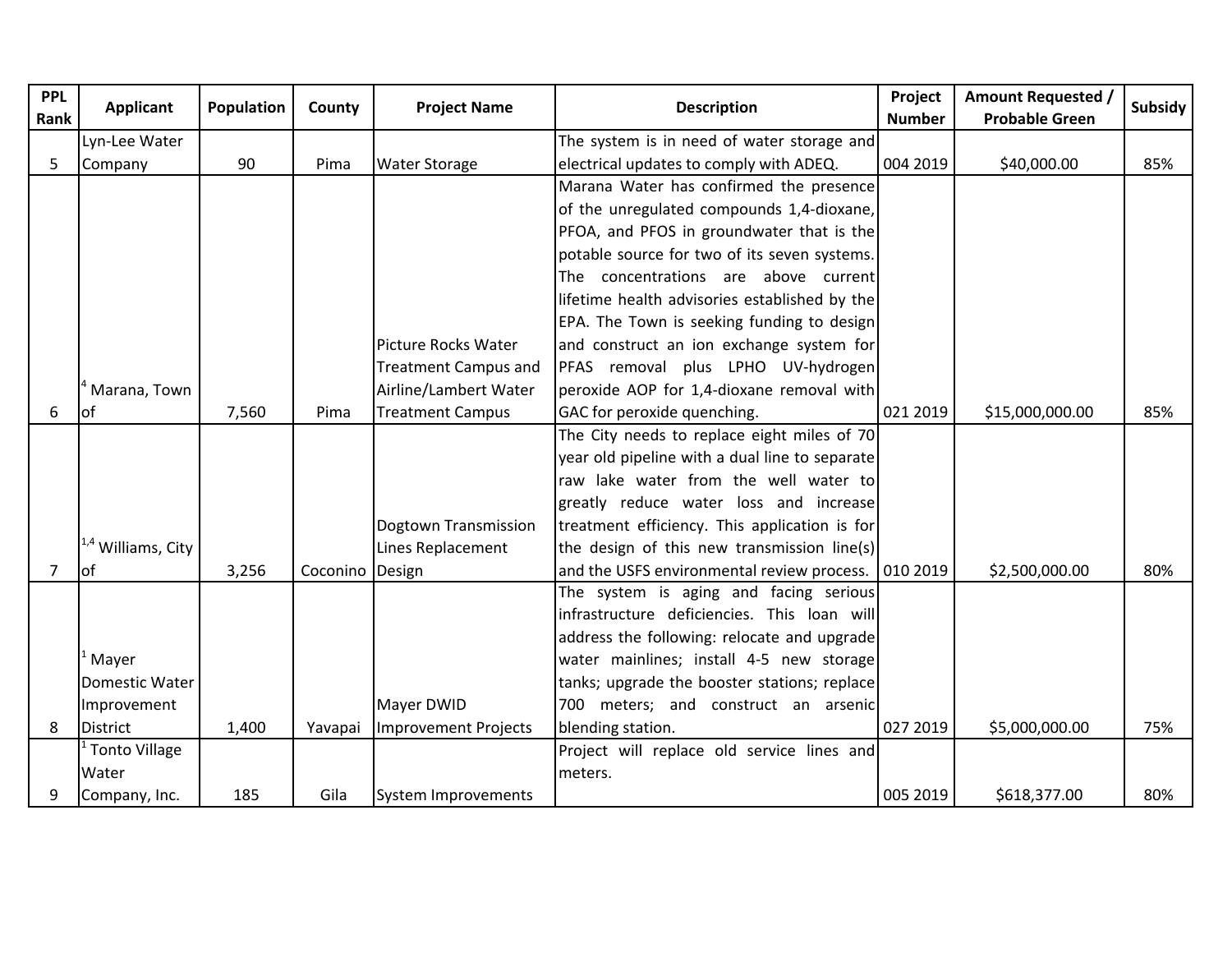| <b>PPL</b><br>Rank | <b>Applicant</b>             | Population | County  | <b>Project Name</b>         | <b>Description</b>                              | Project<br><b>Number</b> | <b>Amount Requested /</b><br><b>Probable Green</b> | <b>Subsidy</b> |
|--------------------|------------------------------|------------|---------|-----------------------------|-------------------------------------------------|--------------------------|----------------------------------------------------|----------------|
|                    |                              |            |         |                             | System, as purchased by the current owner,      |                          |                                                    |                |
|                    |                              |            |         |                             | has infrastructure that is at near or exceeded  |                          |                                                    |                |
|                    |                              |            |         |                             | useful life. The owner is currently hauling     |                          |                                                    |                |
|                    |                              |            |         |                             | water for the system since the well capacity    |                          |                                                    |                |
|                    | <sup>1,3</sup> Beaver Valley |            |         |                             | is near zero. This project is to completely     |                          |                                                    |                |
|                    | Water                        |            |         | <b>Beaver Valley SWTP</b>   | upgrade Wells #2 and #3. Solar will be          |                          | \$3,290,553.75 /                                   |                |
| 10                 | Company, Inc                 | 540        | Gila    | Improvements                | installed at the site.                          | 026 2019                 | \$92,124.00                                        | 80%            |
|                    | <sup>1,2</sup> Tonto Village |            |         | <b>TVDWID Purchase of</b>   | This loan is to secure funds to purchase the    |                          |                                                    |                |
| 11                 | <b>DWID</b>                  | 256        | Gila    | <b>TVWC Water System</b>    | Tonto Village Water Company.                    | 028 2019                 | \$410,200.00                                       | 80%            |
|                    |                              |            |         |                             | Water meters were installed 70 years ago.       |                          |                                                    |                |
|                    |                              |            |         |                             | Additionally, the SWTP suffers from turbidity   |                          |                                                    |                |
|                    |                              |            |         |                             | problems. As their main water supply, the       |                          |                                                    |                |
|                    |                              |            |         | Addition of third well      | DWID is struggling to meet demand. This         |                          |                                                    |                |
|                    |                              |            |         | and replacement of all      | project would resolve these issues by           |                          |                                                    |                |
|                    | $11,2$ Rim Trail             |            |         | water meters to AMR         | purchasing and outfitting a third well and      |                          |                                                    |                |
| 12                 | <b>DWID</b>                  | 250        | Gila    | technology                  | replacing the meters.                           | 030 2019                 | \$130,000.00                                       | 80%            |
|                    |                              |            |         |                             | The system's pressure tank has begun            |                          |                                                    |                |
|                    |                              |            |         |                             | leaking and it is feared it will fail. Monte    |                          |                                                    |                |
|                    |                              |            |         |                             | Vista would like to replace the pressure tank   |                          |                                                    |                |
|                    |                              |            |         |                             | with booster pumps, add one 10,000 gallon       |                          |                                                    |                |
|                    | <sup>1,4</sup> Monte Vista   |            |         |                             | storage tank and bring the electrical system    |                          |                                                    |                |
| 13                 | <b>Water Company</b>         | 58         |         | Cochise System Improvements | up to code.                                     | 011 2019                 | \$159,991.28                                       | 80%            |
|                    |                              |            |         |                             | Florence has aging water infrastructure         |                          |                                                    |                |
|                    |                              |            |         |                             | contributing to water losses of greater than    |                          |                                                    |                |
|                    |                              |            |         |                             | 10%. They will replace many water lines in      |                          |                                                    |                |
|                    |                              |            |         |                             | high priority areas. Florence will also install |                          |                                                    |                |
|                    | Florence,                    |            |         | Florence High Priority      | water meters to automate use monitoring         |                          | \$5,000,000.00 /                                   |                |
| 14                 | Town of                      | 19,500     | Pinal   | <b>Water Projects</b>       | and billing.                                    | 007 2019                 | \$5,000,000.00                                     | 85%            |
|                    |                              |            |         |                             | This project is to replace the existing well    |                          |                                                    |                |
|                    | Appaloosa                    |            |         | Operational Equipment       | meters, purchase a stronger well pump, and      |                          |                                                    |                |
| 15                 | Water                        | 500        | Yavapai | <b>Upgrades</b>             | clean and coat the storage tank.                | 008 2019                 | \$303,993.72                                       | 85%            |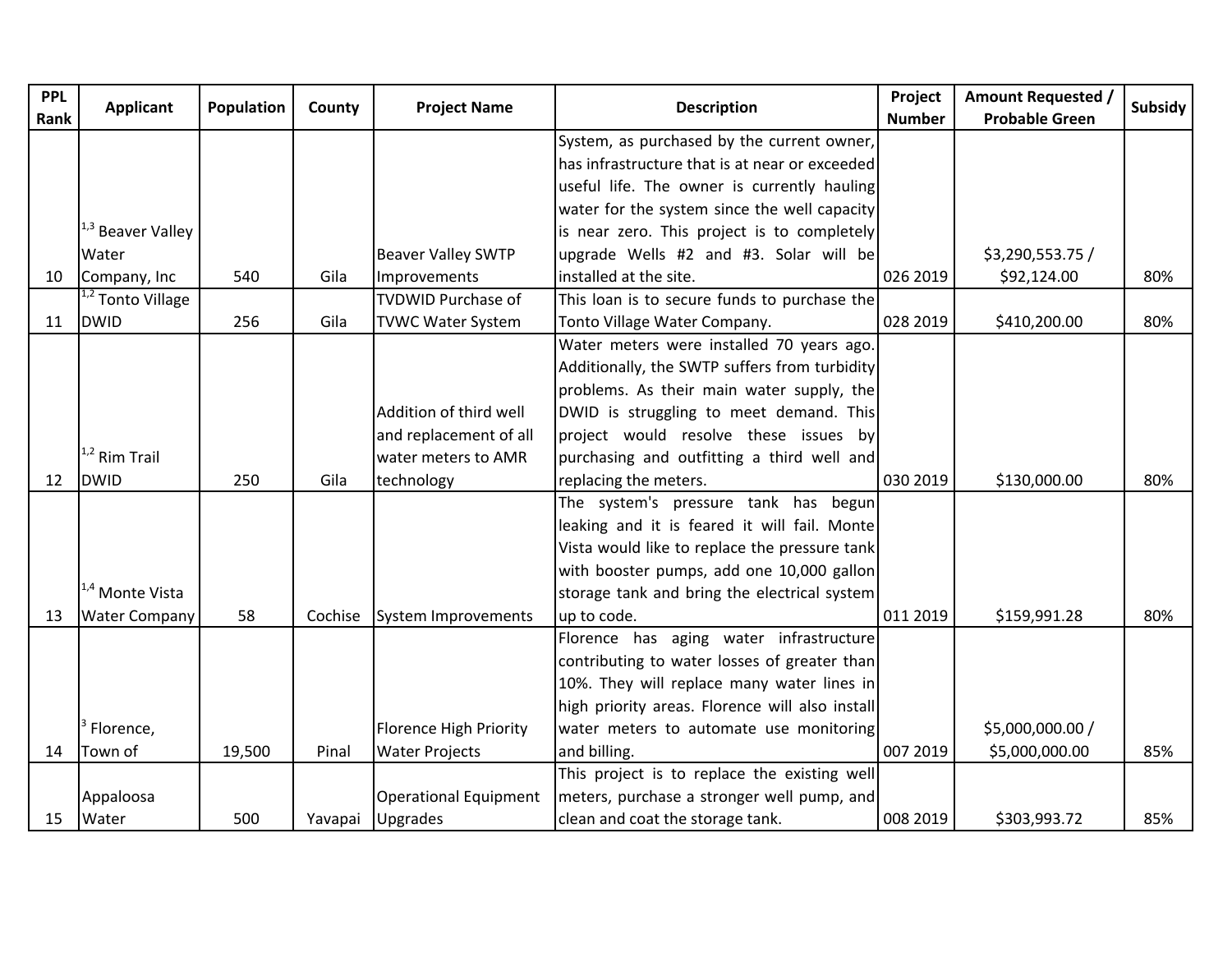| <b>PPL</b><br>Rank | <b>Applicant</b>             | Population | County | <b>Project Name</b>          | <b>Description</b>                                  | Project<br><b>Number</b> | <b>Amount Requested /</b><br><b>Probable Green</b> | <b>Subsidy</b> |
|--------------------|------------------------------|------------|--------|------------------------------|-----------------------------------------------------|--------------------------|----------------------------------------------------|----------------|
|                    |                              |            |        |                              | This project will provide a storage tank and        |                          |                                                    |                |
|                    |                              |            |        |                              | pumping facilities on the south side of the         |                          |                                                    |                |
|                    | DS Water                     |            |        | DS Water Storage Tank        | Virgin River to maintain a consistent supply        |                          |                                                    |                |
| 16                 | Company                      | 244        | Mohave | Installation                 | of water for DS Water Company's customers. 029 2019 |                          | \$600,000.00                                       | 85%            |
|                    |                              |            |        |                              | several<br>infrastructure<br>System<br>has          |                          |                                                    |                |
|                    |                              |            |        |                              | installments that are at or beyond useful life      |                          |                                                    |                |
|                    |                              |            |        |                              | and need to be replaced. This loan will             |                          |                                                    |                |
|                    |                              |            |        | Jake's Corner WC             | address storage and pumping improvements            |                          |                                                    |                |
|                    | Jakes Corner                 |            |        | Storage & Pumping            | for Jake's Corner Water Company. Solar will         |                          | \$807,686.00 /                                     |                |
| 17                 | <b>Water Co</b>              | 45         | Gila   | Improvements                 | be installed at the site.                           | 023 2019                 | \$18,750.00                                        | 85%            |
|                    |                              |            |        |                              | Well #8 is no longer producing the water            |                          |                                                    |                |
|                    |                              |            |        |                              | needed to supply the system. The proposed           |                          |                                                    |                |
|                    | Pinetop Water                |            |        |                              | project would drill another well to produce         |                          |                                                    |                |
| 18                 | <b>CFD</b>                   | 3,300      | Navajo | <b>Well #10</b>              | the water needed to supply the system.              | 013 2019                 | \$1,000,000.00                                     | 85%            |
|                    |                              |            |        |                              | The project will consist of installing a direct     |                          |                                                    |                |
|                    |                              |            |        |                              | connection from the primary well to the             |                          |                                                    |                |
|                    | Lazy C Water                 |            |        | Well, Supply Line and        | primary storage facility, replacing a failing       |                          |                                                    |                |
| 19                 | Service                      | 400        | Pima   | <b>Water Storage Upgrade</b> | storage tank and replacing meters.                  | 006 2019                 | \$229,712.00                                       | 90%            |
|                    |                              |            |        |                              | The City has identified 58 miles of the water       |                          |                                                    |                |
|                    |                              |            |        |                              | delivery system that is outdated and failing.       |                          |                                                    |                |
|                    |                              |            |        |                              | Loan will fund Capital Improvement Projects         |                          |                                                    |                |
|                    |                              |            |        |                              | planned for FY2018 to design<br>andl                |                          |                                                    |                |
|                    |                              |            |        |                              | construction of water renewal and upgrade           |                          |                                                    |                |
|                    |                              |            |        |                              | projects. The proposed projects include             |                          |                                                    |                |
|                    | <sup>1,4</sup> Safford, City |            |        | <b>Water Infrastructure</b>  | realignment/relocation of existing mains,           |                          |                                                    |                |
| 20                 | lof                          | 18,900     | Graham | Improvements                 | upgrades, and well building rehabilitation.         | 009 2019                 | \$5,000,000.00                                     | 85%            |
| Total:             |                              |            |        |                              |                                                     |                          | \$42,565,154.25                                    |                |

**Legend:**

**\$42,565,154.25** 

1 *Eligible for disadvantaged community designation*

2 *New project on PPL*

3 *Eligible for Green Project Reserve*

4 *Board approved; subsidy locked in at time of board resolution*